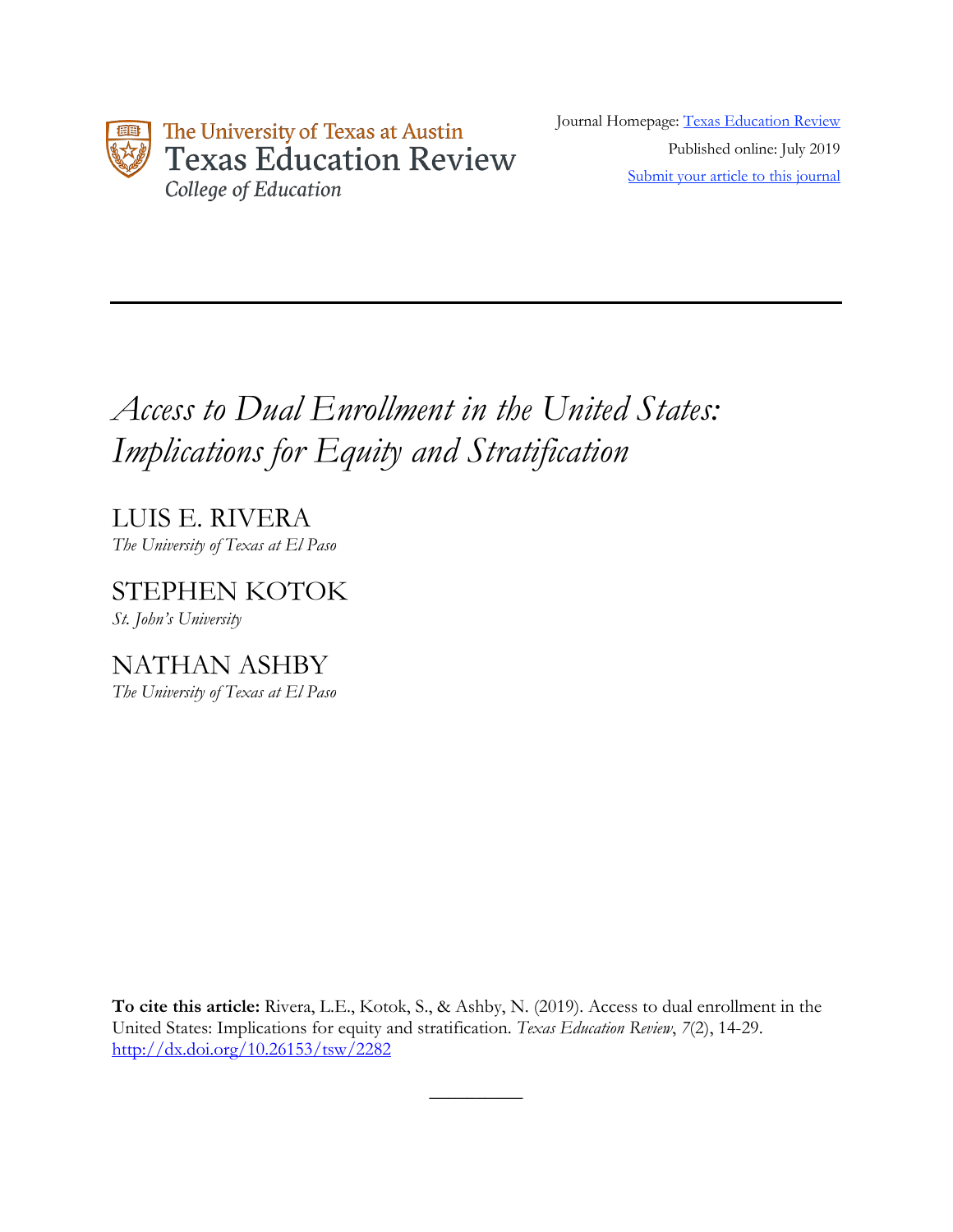# **Access to Dual Enrollment in the United States: Implications for Equity and Stratification**

LUIS E. RIVERA\* *The University of Texas at El Paso*

> STEPHEN KOTOK\* *St. John's University*

## NATHAN ASHBY

*The University of Texas at El Paso*

#### \*Note: Equal Contributions by Authors

Dual credit and dual enrollment (DE) programs are now offered at more public high schools in the United States than Advanced Placement (AP), and these courses are increasingly popular among both high academically achieving and average students (Thomas, Marken, Gray, & Lewis, 2013). DE and dual credit (hereby called dual enrollment) refer to coursework taken by high school students, which simultaneously confers them high school and college-level credit upon successful completion. Currently, all states offer some form of DE (Education Commission of the States, 2016) and about a third of students take classes for college credit during high school (National Center for Educational Statistics, 2019). Although other curricular alternatives such as AP or International Baccalaureate (IB) remain available in many districts, school leaders increasingly view DE programs as a means to improve college preparedness as well as a way to promote post-secondary access for disadvantaged students since it does not require the passing of an AP test for credit (Kryst, Kotok, & Hagedorn, 2018). However, states and school districts vary widely when it comes to which students have access to DE and who participates in the courses. Many heavily rural states utilize DE as a substitute for honors or advanced placement courses, while other jurisdictions view DE as a way to expose economically disadvantaged and minority students to post-secondary options (Kryst, Kotok, & Hagedorn, 2018; Education Commission of the States, 2016).

The aim of our research is to analyze DE participation in the United States in the current policy context to understand the distribution of DE access. Although extant research examines DE access and academic advantages at the state or district level (Haskel, 2016; Lichtenberger et al., 2017; Troutman et al., 2018), few, if any, recent studies examine DE access using nationally representative student-level data. National studies of DE either focus on the aggregate school or state-level data (Marken, Gray, & Lewis, 2013; Thomas et al., 2013) or utilize much older data on individual high school students, such as National Education Longitudinal Study of 1988 (NELS:88) (An, 2012; Swanson, 2007). These older and aggregate studies are able to capture the strong relationship between DE with post-secondary educational and occupational outcomes. However, DE policies and policy discussions have shifted immensely in the last 30 years (since NELS:88) with equity and access now being paramount goals in many DE initiatives in contrast to prior so-called merit based goals, which perpetuated a system of tracking that favors students from higher socioeconomic statuses (SES). In order to examine current trends in DE across the U.S., we use the High School Longitudinal Study of 2009 data set (HSLS: 09), the most recent nationally representative sample of high school students. Such an analysis sheds light on this form of advanced coursework in a national context and helps school leaders see where gaps in accessibility occur. This study makes a valuable contribution to the literature by providing a snapshot of DE participation and helping researchers think through a DE research agenda to reflect these current trends of enrollment and to promote access.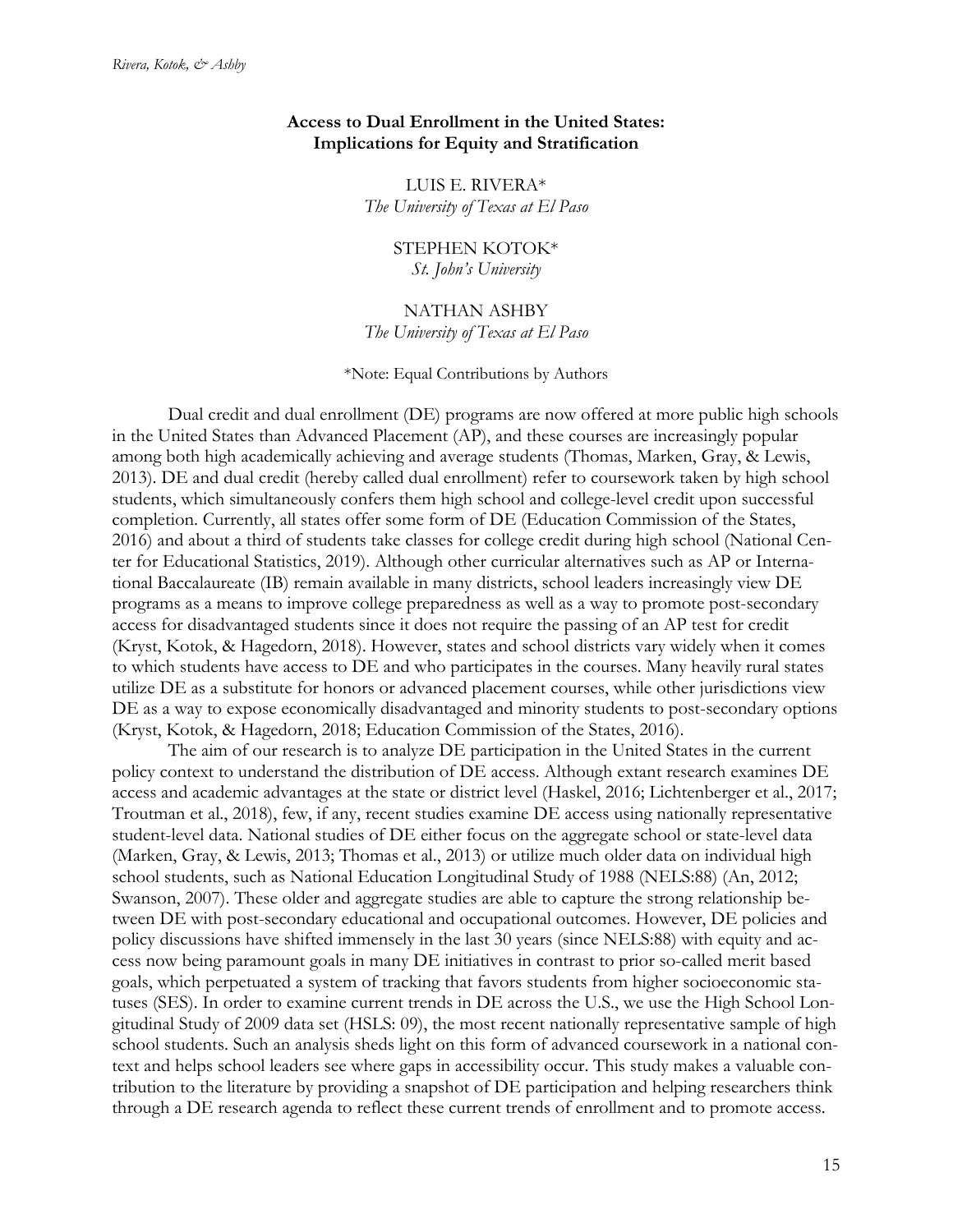In order to appreciate the role of DE in the 21st century high school, we first discuss the history of dual enrollment and the current policy context across the United States. Subsequently, we review literature on who takes DE and then we situate DE literature into different educational values connected to human capital development (equity, efficiency, and excellence). This study contributes to the literature by providing a description of who actually takes dual enrollment, which is important to understand at a time when districts and states continue to expand DE programs.

## **Background on Dual Enrollment**

#### **Historical Context of Dual Enrollment**

DE was first implemented in the United States in the late 1970s as an option for students wanting to take rigorous coursework that would allow them to obtain college-level credit. Many states enacted policies facilitating high school students' course taking at local community colleges, and Minnesota is considered a pioneer in implementing one of the first statewide DE policies. Gradually, DE programs and policies emerged in more states (Boswell, 2001) Although states pursue DE for various reasons, Mokher and McLendon (2009) suggested that states were more likely to enact DE policies if they had an active community college lobbying network, Republican legislatures, and other educational market reform policies (e.g., K-12 vouchers).

Currently, forty-seven states and the nation's capital have statutory provisions and regulations ruling over one or more statewide DE programs or policies. The remaining three states leave DE policies to the discretion of localities and their pertinent postsecondary institutions or systems (Education Commission of the States, 2016) . Growth in DE programs and policies have been aggressive in recent years. The National Alliance of Concurrent Enrollment Partnerships (NACEP) states that DE had an annual growth of seven percent from 2003-2011, and that four out of five high schools now offer college-level courses (NACEP, n.d). In the state of Texas alone, the number of students taking DE soared from around 42,000 in 2000 to over 150,000 by 2017 (Troutman, Hendrix-Soto, Creusure, & Mayer, 2018). In 2015, California passed a series of laws to expand DE, such as expanding the limit of credits students could receive and allowing tuition-free community colleges to teach courses on site at high schools, resulting in a large increase in DE courses and students (Ogul, 2019). Therefore, it is reasonable to believe that given the progressive adoption of DE across the United States, it is also becoming institutionalized (Kilgore & Taylor, 2016).

Funding and support for advanced coursework exists in major federal education reform and mandates. President Barack Obama's administration supported advanced coursework by proposing that Pell Grants be extended to cover DE courses (U.S. Department of Education, 2016). There has been both bipartisan congressional support and backing by Secretary of Education Betsy DeVos for DE (Klein, 2017). In fact, Secretary DeVos views DE as part of her chief priority as highlighted in her speech entitled "Empowering Families to Choose a High-Quality Education that Meets Their Child's Unique Needs" (U.S. Department of Education, 2017). In summary, DE has become widespread and a major component of U.S. higher education. However, studies of policy implementation suggest that most policies have unintended consequences and the target population for policies are not always the ones deriving the most benefit. Therefore, it is useful to examine what empirical research tells us about who is taking DE.

#### **Who Takes DE in the United States?**

States and districts vary widely in who participates in DE and other advanced coursework (Nelson & Waltz, 2019). This variance partially explains why studies exist to both support arguments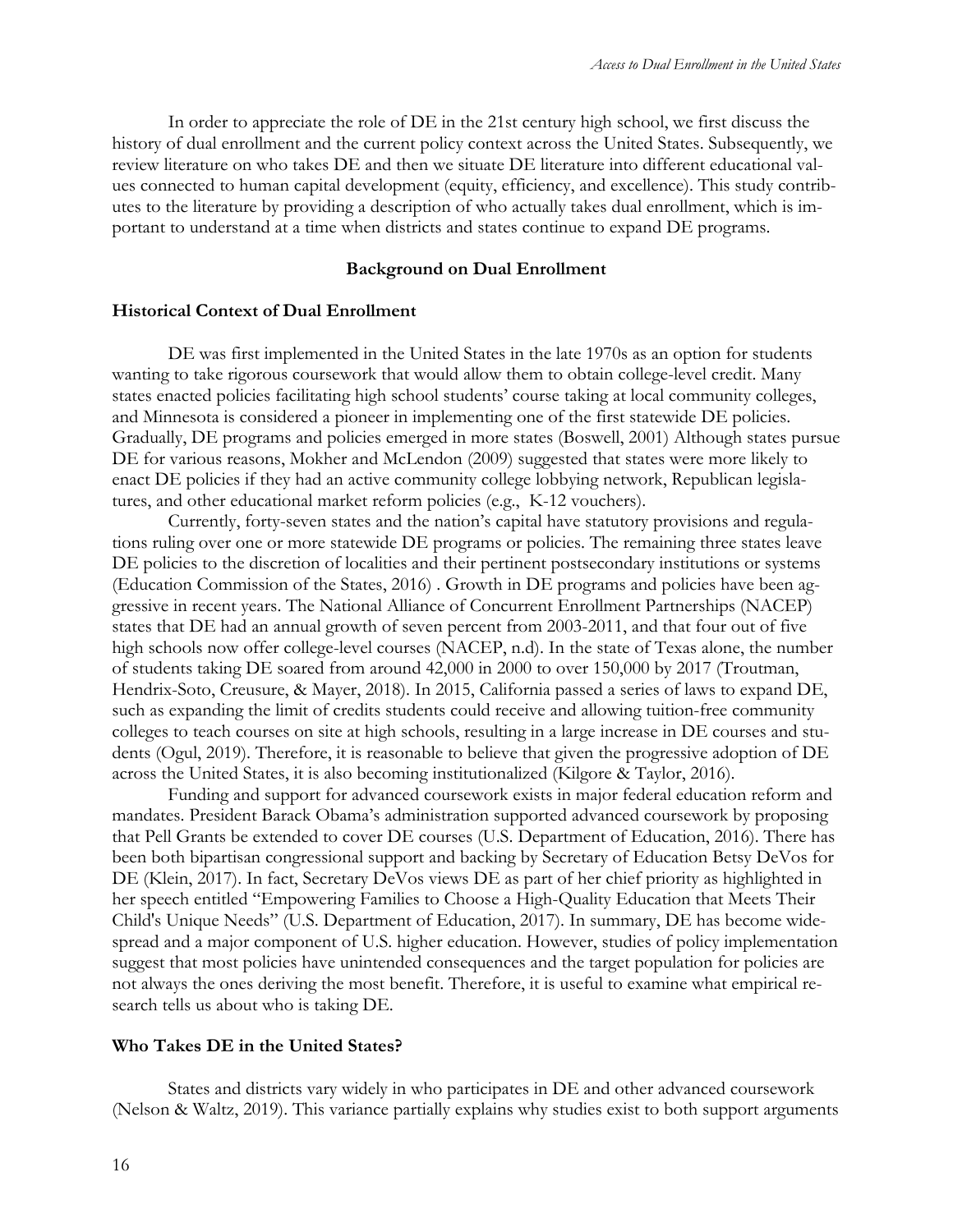for DE as an equity measure as well as to raise concerns that DE leads to more tracking and stratification of human capital. Some states have crafted DE policies around equity and access, encouraging historically underrepresented students to take DE, while other states follow the excellence model, reserving spots only for students who maintain a high GPA, pass a college readiness exam, or receive recommendation from their teachers. States that have a GPA requirement typically utilize 3.0 as a minimum, but other states, such as Louisiana, employ a 2.0 requirement (Education Commission of the States, 2016).

Despite the best intentions of state policies aiming to increase access, prior research generally finds that DE participation maintains racial and economic stratification (Miller et al., 2017; Museus, Lutovsky, & Colbeck, 2007). Higher-SES students enroll in DE more often due to several advantages including higher-average achievement, family social capital, and the ability to pay extra fees in states where DE requires some form of payment (Miller et al., 2017). Racial disparities also continue to exist in DE programs in most states (Appleby et al., 2011; Miller et al., 2017). For instance, Freidman and colleagues (2011) found that despite DE equity initiatives in Texas, such as funding waivers, schools with high percentages of African Americans tended to have much lower DE participation.

Other possible predictors of DE enrollment include geographic location, gender, and attitudes towards education. In general, females participate in advanced coursework and attend college at greater rates than males (Handwerk, Tognatta, Coley, & Gitomer, 2008; Kena et al., 2016). DE participation also seems to mirror this gender gap with females far more likely to participate in DE. We also see geographic differences in DE enrollment. In a recent study of Texas DE, researchers found rural students always participated in DE at higher rates and that gap has increased over the last 15 years (Miller et al., 2017). For rural areas, DE is often viewed as more efficient than AP courses for a variety of reasons we explore in the next section.

This review of research about who takes DE provides us with a descriptive understanding of who takes these courses but also how these differences relate to future labor markets. Recent policy promotions of DE can be linked to economic theories. Therefore, we next analyze how DE can be viewed through a human capital theory framework as well as educational values, such as equity.

# **Human Capital Theory and Dual Enrollment**

The vast expansion of higher education in the United States following World War II has coincided with the advent of human capital theory, the idea that individual skills and knowledge of workers hold economic value (Shultz, 1961). Human captial theorists view higher education as a means to increase individual skills for the workplace, increase individual earnings, and improve the overall economy of a jurisdiction. Some argue that human capital theory still offers a simplistic view of education by commodofying learning as purely an economic vehicle (Fitzsimons, 2015). Although these concerns are valid in considering a larger discussion on the purpose of education, human capital theory (HCT) still provides a useful lens for considering the rapid growth of DE, allowing researchers to articulate who benefits the most from these opportunities. According to Gary Becker (1994), "education and training are the most important investments in human capital," and higher education (including DE) is in many ways the ultimate manifestation of it (p. 17).

Yet, another criticism of HCT is that it unfairly priviledges certain social classes in the educational marketplace (Bowles & Gintes, 1975; Tan, 2014). Becker (1994) argued that the incorporation of HCT in socialist and communist countries is evidence that HCT has been interpreted to maximize both individual capitalistic impulses and more collective, national development. In many ways, differing DE policies in the United States offer a lens into how jurisdictions understand human capi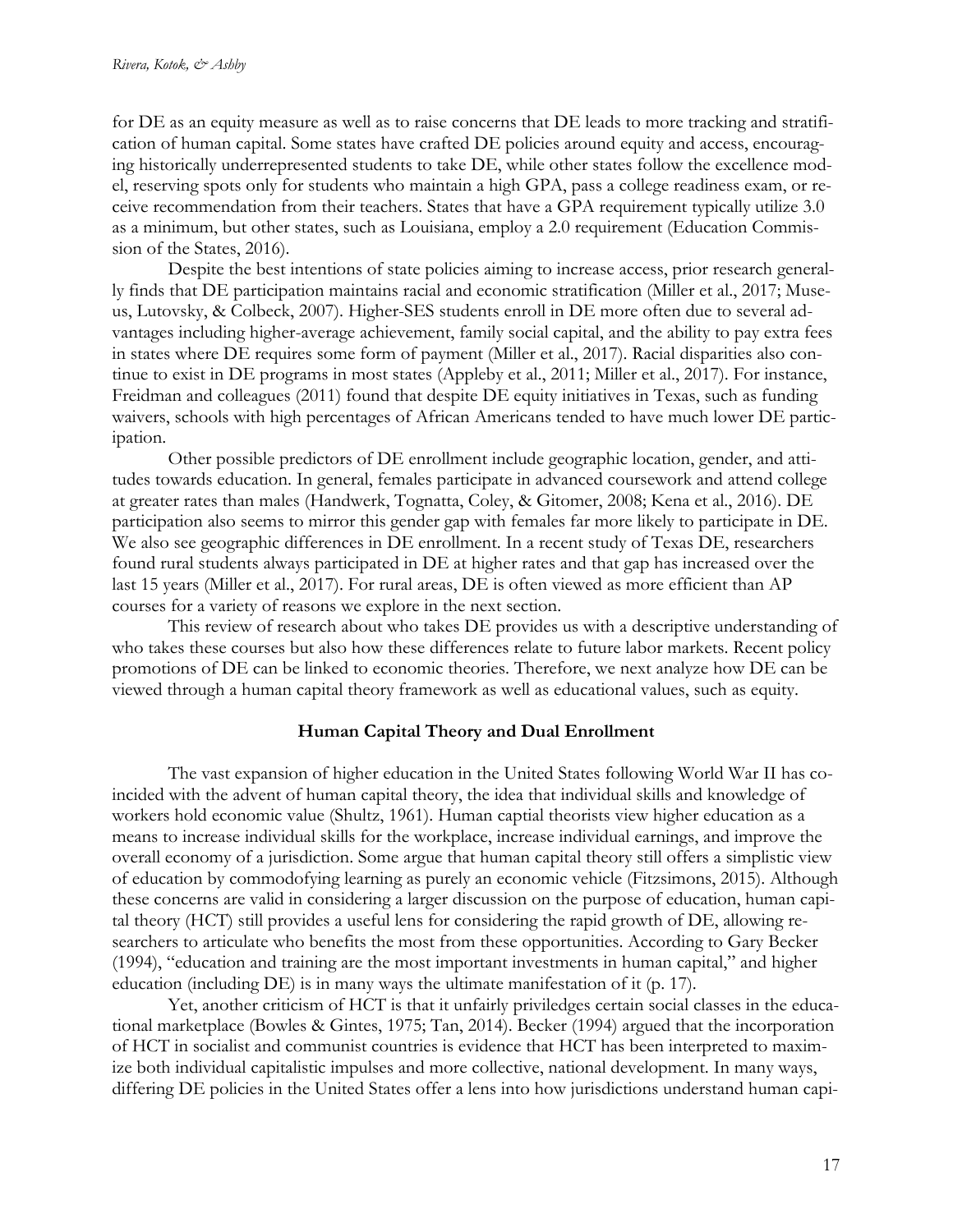tal development and whether they subscribe to a color/class blind meritocratic view or one that seeks to maximize opportunity, and thus human captial, for historically marginalized populations.

#### **The Three Es and Why DE is So Popular**

Although educational policymakers may not always make explicit reference to HCT, policy tensions reveal different philosophies on how jurisdictions should go about maximizing collective human capital. Hess (2005) described this tension as the balancing of three dominant educational values: equity (equality of opportunity), efficiency (maximizing resources), and excellence (emphasis on performance). The following literature review extends our discussion on HCT by exploring exactly how DE relates and conflicts with these three ovearching concepts of educational policy.

**Equity**. Some education policy makers have increasingly touted DE as an effective tool to close the educational achievement and opportunity gap for low-income and minority students (Nelson & Waltz, 2019). The theoretical underpinning for these policies is a belief that DE increases equity and access by giving participants exposure to post-secondary opportunities and lightening the financial burden of college by providing them with college credit (Miller et al., 2017). When students take college-level courses during high school, it eases the academic transition into a two or four-year institution since they know what to expect of college-level courses. Participating in DE gives students a head start in both content and credits and, therefore, increases the likeliness of attaining a postsecondary degree (Karp, Calcagno, Hughes, Jeong, & Bailey, 2007).

Indeed, empirical studies on the benefits of DE classes and programs have shown benefits to low-income, racial minority, and other underrepresented student populations (An, 2012; Haskell, 2016; Hugo, 2001). For instance, Speroni (2011) found that racial minority students were 6.1 percent more likely to attain a bachelor degree and 6.5 percent more likely to enroll in a four-year college if they enrolled in DE than minority students who did not participate in DE. Similarly, DE participation has been found to increase college enrollment and persistence for Latinos (Swanson, 2007) as well as college degree attainment for first-generation college students (An, 2012).

**Excellence**. The educational value of excellence and HCT overlap in aspects that emphasize the individual over the collective. Meritocracy is a term often used to describe the value of excellence. DE develops human capital by increasing college readiness (Hoffman, Vargas, & Santos, 2009) and providing rigorous college-level work for students. However, in many contexts, DE targets only most academically advanced students. In fact, the first DE policies in the 1970s and 80s followed the traditional tracking model, focusing on "affluent, gifted" students (Miller et al., 2017, p. 7). Proponents of DE as an honors-level course presume this so-called merit based DE selection to be race-, gender-, and income-neutral. In essence, DE replaces Advanced Placement for some advanced students. Other students take both DE and AP courses as a wider and advanced portfolio. Programs such as DE are especially valuable for high achieving students in schools that may lack AP courses due to a lack of resources or demand for such rigor (Thomas et al, 2013).

The opportunity to take such courses is notable given the relationship between participation in DE with high school graduation as well as post-secondary attainment (Karp et al., 2007; Speroni, 2011; Swanson, 2008). For instance, using nationally representative data, An (2012) found that DE increased probability of a student attaining any postsecondary degree by 7 percent, and students participating in DE were 8 percent more likely to earn a college degree than those who did not participate. In a study of DE students in New York City, Allen and Dadgar (2013) concluded that students who participated in DE performed better academically in college, as measured by GPAs, and graduated quicker than students who did not take DE courses.

**Efficiency**. In the simplest terms, efficiency refers to producing the best results with the fewest resources (Johnes, Portela, & Thanassoulis, 2017). In a HCT framework, DE allows jurisdic-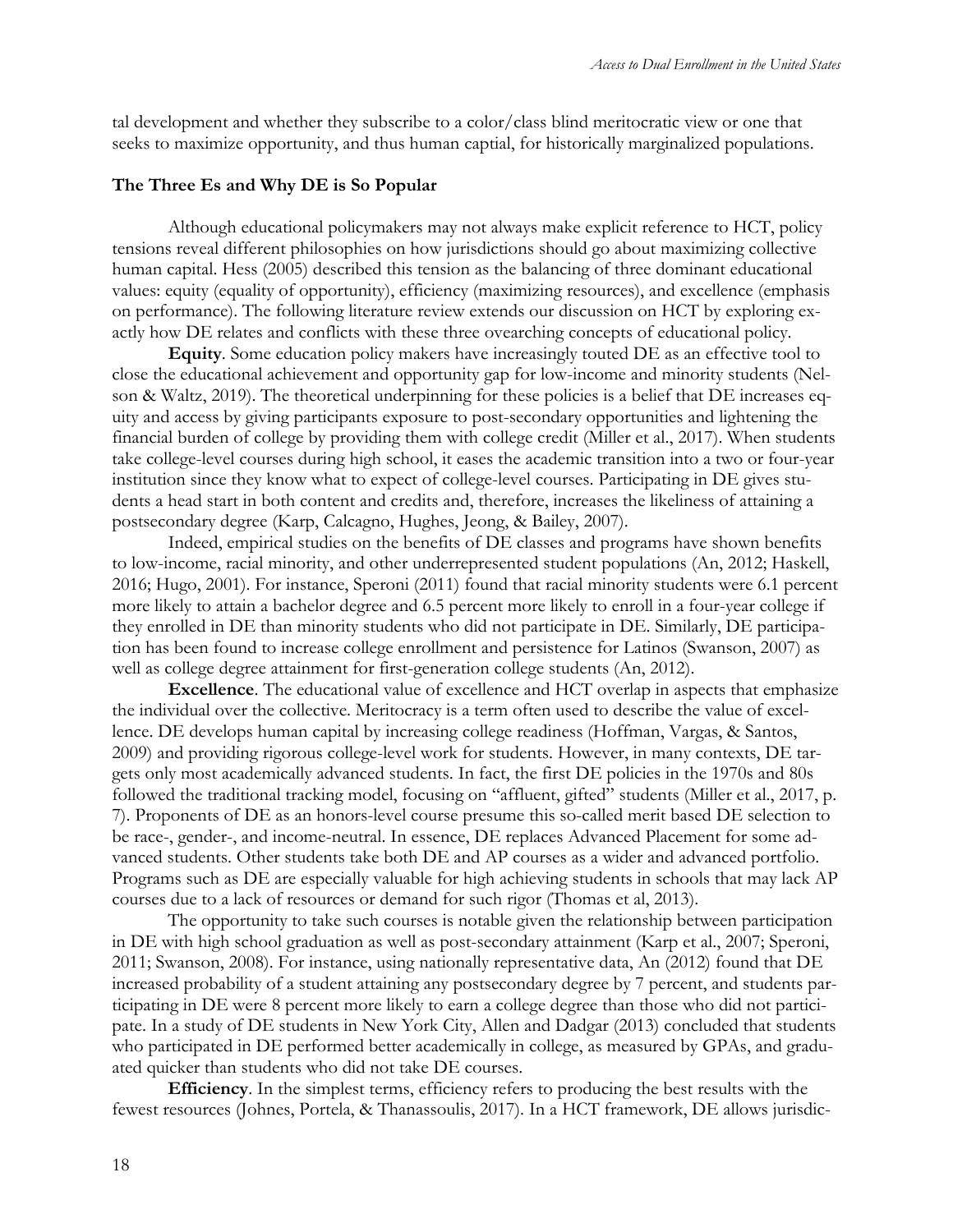tions (schools, districts, and states) to prepare students for college and provide high-level course work, often at a minimal cost. Students may also obtain a college degree faster and cheaper if they start taking subsidized DE courses earlier in their academic careers. (Miller et al., 2017). The incorporation of DE also makes some schools and districts more efficient. Smaller high schools, particularly in rural areas, often struggle to offer Advanced Placement courses (Kryst, Kotok, & Hagedorn, 2018). Already overstretched teachers in rural districts may be asked to teach AP courses, some schools may not have AP-certified teachers, and there may not be enough enrolled students to make an AP course financially efficient (Kena et al., 2016). Whereas AP can only be taught by high school teachers, DE can be taught by either certified high school teachers or college faculty. By offering DE courses through a community college or through distance education, it lessens the number of courses that high school teachers must prepare. At the same time, the proliferation of DE in rural communities may help sustain two-year colleges in areas with smaller populations (Ashford & Dembicki, 2018).

At the state-level, however, DE may not be efficient. A fiscal analysis of DE in Florida, Ohio, and Georgia revealed that DE did not save any money and caused two of the three states to spend more money (Roza & Brooks, 2017). In these two cases of financial losses, states were providing state funds for both the school district and the community college. Moreover, districts were spending more on DE than AP since they often paid student fees and/or provided transportation to the community college. Yet, it is important to note that the authors of the fiscal analysis point out that much of this inefficiency is a function of the policy design rather than an inherent cost of DE. For instance, the Early College High School Model—a magnet-like school that allows students to take several college courses on their campus—often provides DE on site, and many other traditional high schools certify their teachers as DE instructors (Kaniuka & Vickers, 2010).

Taken together, these aforementioned studies demonstrate that DE has the potential to balance equity, excellence, and efficiency for students and educational leaders. However, there are inherent tensions as to which of these values dominates and it is an empirical question as to which types of students are actually being targeted for and participating in dual enrollment. Given the benefits of DE, inclusiveness and access for underrepresented students is fundamental to the design and implementation of DE programs (Cassidy, Keating, & Young, 2010). Conversely, if DE continues to grow as an alternative to Advanced Placement, it could lead to more stratification through performance-based tracking favoring the most affluent students (Taylor, 2015). In fact, in a large study of DE in Illinois, Taylor (2015) found that while low-income and minority students derived benefit from being in DE, their participation rate lagged far behind higher-income and White peers. Taylor suggested DE is inequitable, despite promises to the contrary.

Thus, research examining the equity in the distribution of DE participation at a national level is timely and important in creating access and equity-enhancing educational policies. Although prior research guides our understanding of who participates in DE, we reiterate that no current nationally representative studies use individual data and inferential statistics to understand national trends in DE participation.<sup>1</sup> As a result, this study seeks to examine the following research questions:

- 1.) What individual characteristics predict participation in DE across the United States?
	- 1a) To what extent are there opportunity gaps by SES, gender, and race/ethnicity? 1b) To what degree does individual achievement predict DE participation?
- 2.) To what extent does DE participation vary by school location (urbanicity and region of the United States)?

<sup>&</sup>lt;sup>1</sup> See Shviji and Wilson (2019) for a nationally representative descriptive analysis or Kilgore and Taylor (2016) for a study using self-reported college data.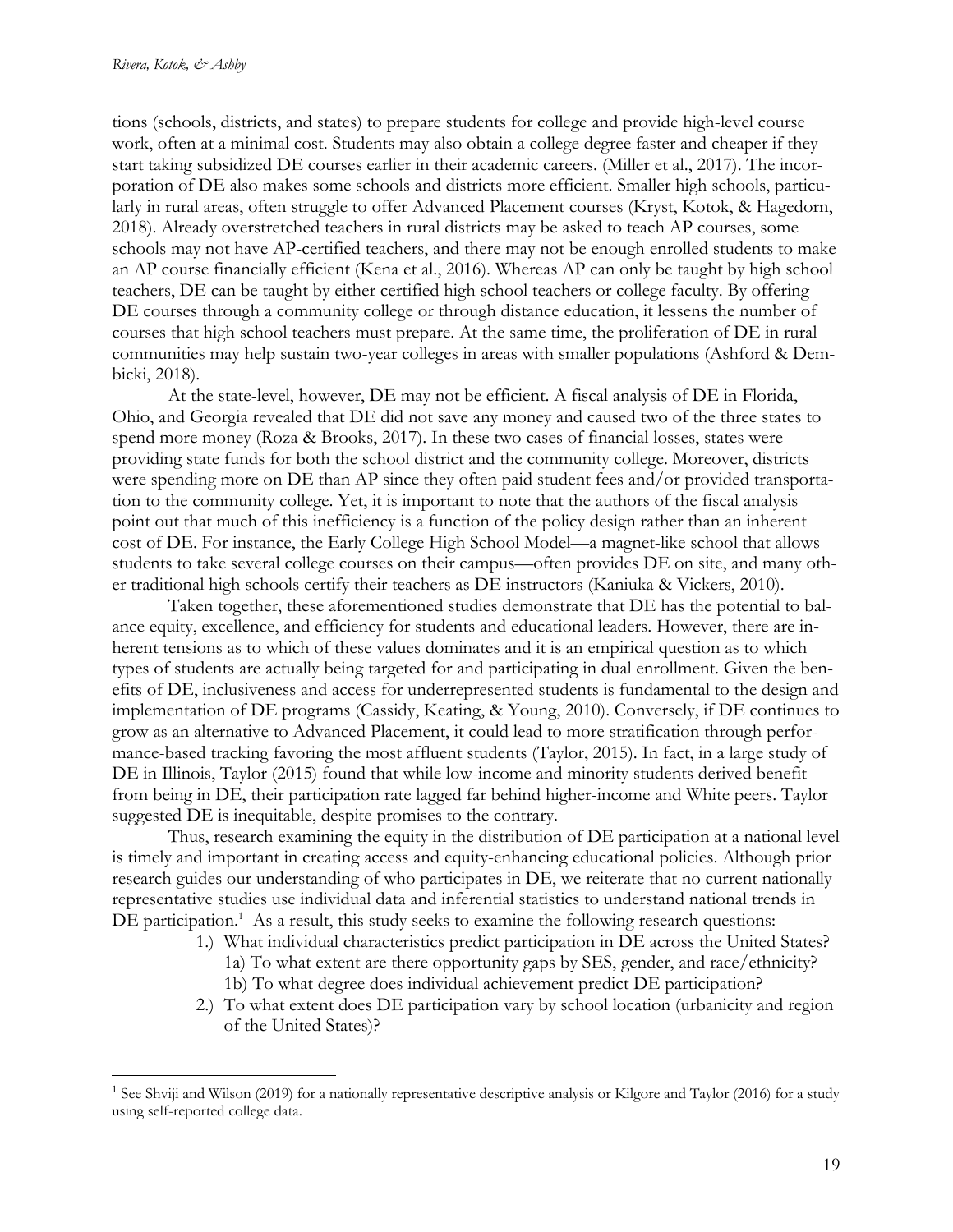## **Methods**

## **Data**

We use publicly available data from the High School Longitudinal Study of 2009 (HSLS:09). The HSLS:09 follows a cohort of more than 24,000 9th graders from 944 high schools. So far, HSLS: 09 has released longitudinal data from the fall of 9th grade along with data from the spring of 2012 (anticipated 11th grade) and spring of 2013 (anticipated graduation). Our study mainly relies on the 9th grade data to capture demographic and school characteristics alongside the 2013 transcript data to capture DE participation throughout high school (Dalton, Ingels, & Fritch, 2018).

**Variables**. The dependent variable utilized is a dichotomous variable equal to one if a student has taken any DE course work during high school and equal to zero if the student has not and the estimation coefficients are presented as odds ratios. The independent variables include several demographic variables to capture equity. Socioeconomic status is a standardized composite variable based on parental education, income, and occupational prestige. The models in this paper control for gender with male students serving as the reference group. A set of dichotomous variables is included in the data set controlling for racial/ethnic groups: White, African American, Hispanic, Asian, and other race (Two or More races, American Indian and Pacific Islander). A variable was included for English Language Learner status. We also use measures to assess the tracking hypothesis that DE favors higher achieving students. Since DE enrollment can occur as early as the student's sophomore year, we control for prior achievement with overall ninth grade student GPA for academic courses. Attendance was controlled for using an ordinal variable for how many times students were absent during 11th grade year. We also included two standardized scale variables to measure student perception of engagement in school and perception of school belonging at their high school. Attitudes such as engagement and belonging have consistently been related to achievement and persistence in academically challenging courses (Christenson, Reschley, & Wylie, 2012). Several school-level variables were controlled for to assess the importance of location on DE participation. Geographic region was a categorical variable comparing the Southeast, West, Midwest, and Northeast (reference). The urbanicity variable used census-defined categories for urban, rural, small town, and suburban (reference). Finally, a variable was included for whether the school was public or private.

### **Analytical Approach**

We used logistic regression to estimate the probability of a student enrolling in DE during high school. All results are presented in odds ratios with values above one indicating an increase in odds and those below 1 indicating a decrease in odds of enrolling in DE. Three models are presented in this paper to ascertain what student characteristics predict DE participation. In the first model, the dependent variable is regressed by individual demographics to assess the role of equity along racial and socioeconomic lines.

log  $[$  (P[DE]/(1-P[DE]))  $]$   $\gamma$  0+γ\_1 Female+γ\_2 Black+γ\_3 Hispanic+γ\_4 Asian+γ\_5 Other-Race+γ\_6 SES\_U+γ\_7 ELL+υ

The second model below adds controls for 9th grade GPA, attendance, and attitudes towards school and education: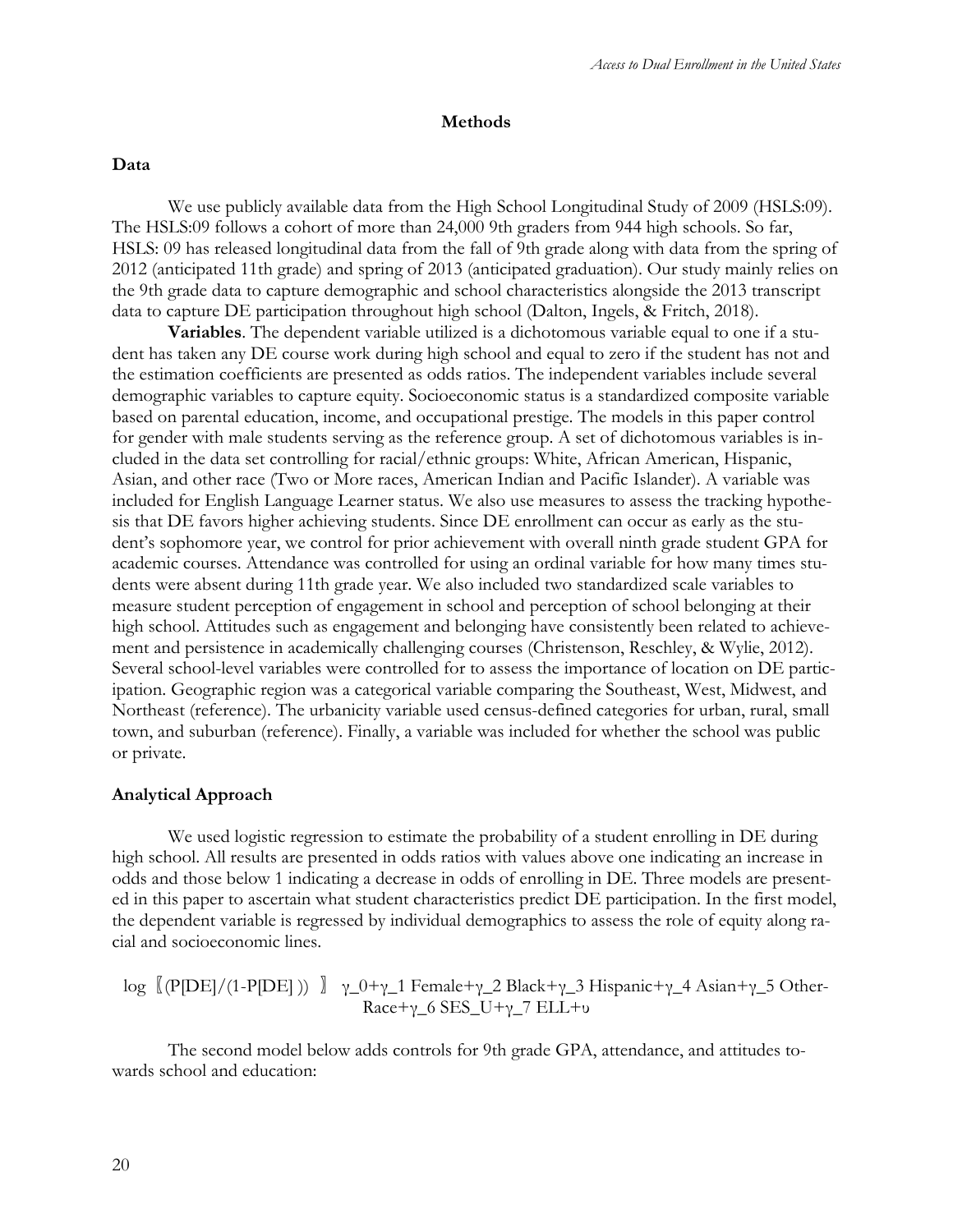log (P[DE]/(1-P[DE] ))=  $\delta_0+\delta_1$  Female + $\delta_2$  Black + $\delta_3$  Hispanic + $\delta_4$  Asian + $\delta_5$  Other-Race+δ\_6 SES\_U+δ\_7 ELL+δ\_8 GPA09+δ\_9 Absent+δ\_10 SchEngagement+δ\_11 SchBelong+*w*

The third model adds some school factors to answer the second research question in terms of locational importance:

log (P[DE]/(1-P[DE] ))= β\_0+β\_1 Female+β\_2 Black+β\_3 Hispanic+β\_4 Asian+β\_5 Other-Race+β\_6 SES\_U+β\_7 ELL+β\_8 GPA09+β\_9 Absent+β\_10 SchEngagement+β\_11 SchBelong+ $\beta$ \_12 Rural+  $\beta$ \_13 Town+ $\beta$ \_14 City+  $\beta$ \_15 Public+ $\beta$ \_16 Midwest +  $\beta$ \_17 South+ $\beta$ \_18 West+ε

All of the analyses presented in this paper use a student-level weight (W3W1W2STU) designed for longitudinal analysis across all three data collection periods. The use of the analytic weights helps to account for the study's complex survey design and allows for generalization of the findings at a national level for all high school students (Ingels et al., 2011). Lastly, all estimations in this research paper employ robust standard errors in order to address bias associated with weights and the complex, clustered nature of the data. We report McFadden's pseudo r-squared values base for all models in to display the degree that it increases, but these values are not to be interpreted in the same manner as r-squared for Ordinary Least Squares ( OLS) regression, where the value provides exact measure of variance explained (Hoetker, 2007; Pampel, 2000).

# **Findings**

Compared to the full sample, DE participants tended to differ on demographics such as gender, race, and SES as well as achievement levels (see Table 1). For instance, over 63% of DE students tended to be White compared to only about half of the full sample. In terms of SES, DE students were relatively more advantaged. Given the equity goals of many DE policies, these trends are somewhat concerning. In terms of achievement levels, DE participants scored about half a point higher than the full sample on their 9th grade GPA. However, perhaps due to more rigorous courses, the gap shrunk to about a third of a grade point by the end of high school. In terms of attitudes, students enrolled in DE tended to report higher average levels of engagement and school belonging. Notably, rural and small town schools had a higher proportion of students enrolled in DE courses than urban and suburban schools. This makes sense given what we know from the literature that rural school leaders may see DE as a substitute for AP courses (Gagnon & Mattingly, 2016).

Table 1

|              | All Students |      | DE Students |      |
|--------------|--------------|------|-------------|------|
|              | Std.         |      |             | Std. |
|              | Mean         | Dev. | Mean        | Dev. |
| Demographics |              |      |             |      |
| % White      | 51.79        |      | 63.43       |      |
| $%$ Black    | 13.66        |      | 8.80        |      |
| $%$ Hisp     | 21.94        |      | 16.39       |      |
| $%$ Asian    | 3.54         |      | 3.99        |      |
| $\%$ Other   | 9.08         |      | 7.37        |      |

*Weighted Descriptive Statistics for Full Analytical Sample and DE Participants*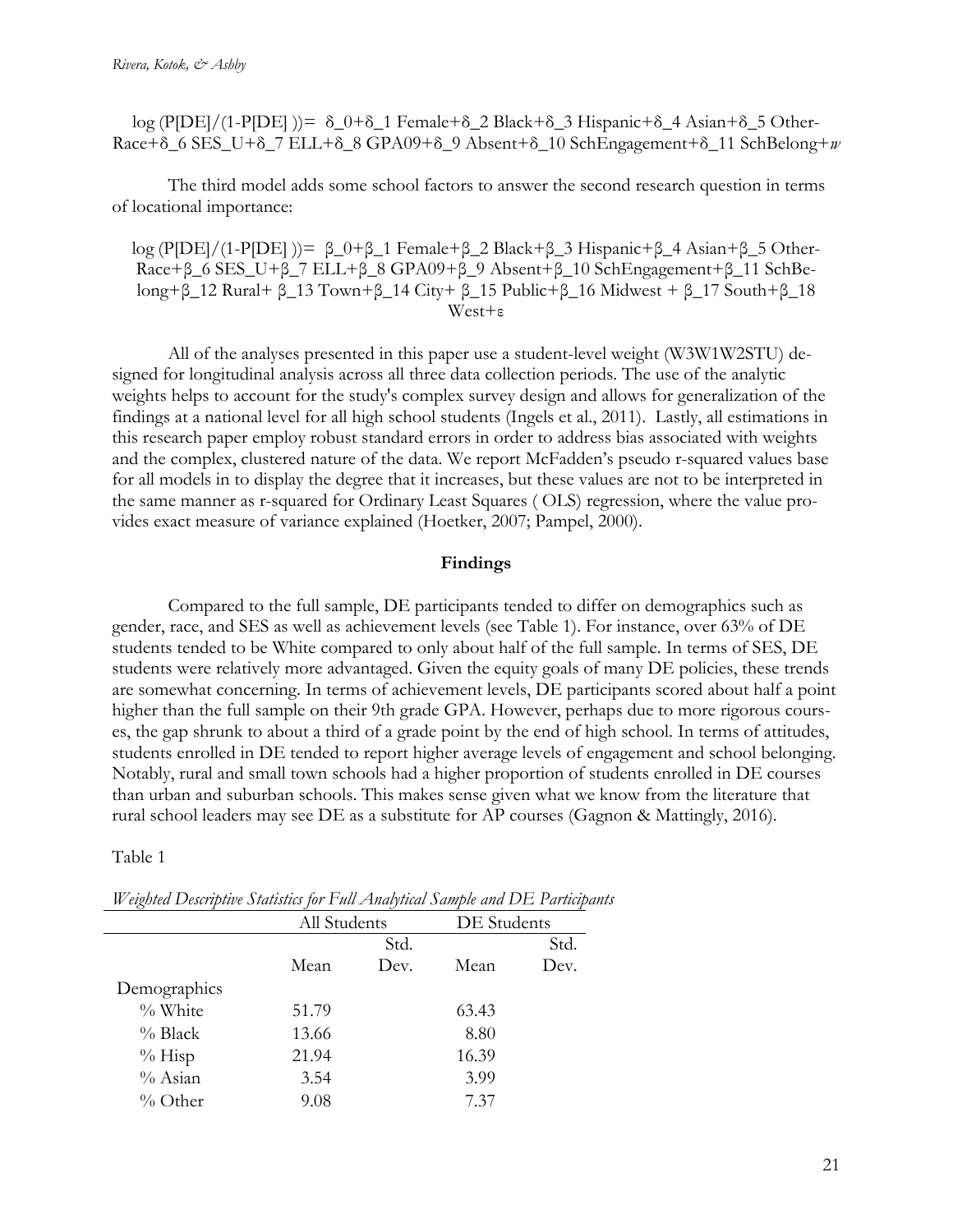| % Female                   | 49.59   | 57.60 |       |      |
|----------------------------|---------|-------|-------|------|
| $\%$ ELL                   | 17.49   |       | 13.60 |      |
| <b>SES</b>                 | $-0.07$ | 0.76  | 0.16  | 0.75 |
| Academics                  |         |       |       |      |
| Absence Scale              | 2.544   | 1.09  | 2.35  | 0.98 |
| School Belong              | 0.03    | 0.98  | 0.20  | 0.89 |
| School Engage              | 0.04    | 0.98  | 0.26  | 0.87 |
| 9 <sup>th</sup> Grade GPA  | 2.56    | 0.95  | 3.09  | 0.77 |
| 12 <sup>th</sup> Grade GPA | 2.76    | 0.82  | 3.13  | 0.69 |
| School Variables           |         |       |       |      |
| $\%$ Public                | 92.86   | 93.12 |       |      |
| $\%$ City                  | 31.89   | 27.20 |       |      |
| % Suburb                   | 33.31   | 31.62 |       |      |
| $\%$ Town                  | 11.73   | 13.22 |       |      |
| $%$ Rural                  | 23.07   | 27.96 |       |      |
| % Northeast                | 17.41   | 15.90 |       |      |
| % Midwest                  | 22.16   | 26.45 |       |      |
| % South                    | 37.54   | 39.10 |       |      |
| $\%$ West                  | 22.89   | 18.55 |       |      |

**Source**: U.S Department of Education, Institute of Education Sciences, National Center for Education Statistics, High School Longitudinal Study of 2009 (HSLS: 09)

In running the regressions, we found that despite equity intentions, SES and prior achievement are the strong predictors of whether students participate in DE (see Table 2). Such a finding is not completely surprising given numerous studies documenting the correlation between SES with academic opportunities as well as the strong belief in the U.S. that opportunity stems from merit such as higher prior achievement (Sirin, 2005). In model 1, we test the extent that demographic characteristics of students predict participation in DE. Without controlling for GPA, we find that, on average, racial minorities were significantly less likely to participate in DE, while being female and higher SES was positively associated with DE enrollment. On average, a one standard deviation increase in SES increased the odds of a student taking DE by 46%. Conversely, on average, Black students were 37% less likely (p<.001) and Hispanics were 25% less likely (p<.05) to take DE courses than Whites. On average, females were more than 1.5 times more likely than males to take DE, controlling for race, language, and SES.

### Table 2

| $\sim$ thus $\sigma_1$ + an every above $\sim$ the $\sim$ shows $\sim$ the second second second |                  |                   |              |  |
|-------------------------------------------------------------------------------------------------|------------------|-------------------|--------------|--|
|                                                                                                 | Student          | Prior             |              |  |
|                                                                                                 | Background Model | Achievement Model | School Model |  |
| Female                                                                                          | $1.539***$       | $1.304***$        | $1.306***$   |  |
| Black                                                                                           | $0.571***$       | 0.808             | 0.789        |  |
| Hispanic                                                                                        | $0.749*$         | 1.042             | 1.163        |  |
| Asian                                                                                           | 0.906            | 0.757             | 0.849        |  |
| Other Race                                                                                      | $.680***$        | 0.821             | 0.864        |  |
| <b>SES</b>                                                                                      | 1.459***         | $1.085*$          | $1.169**$    |  |

*Odds of Participating in Dual Enrollment*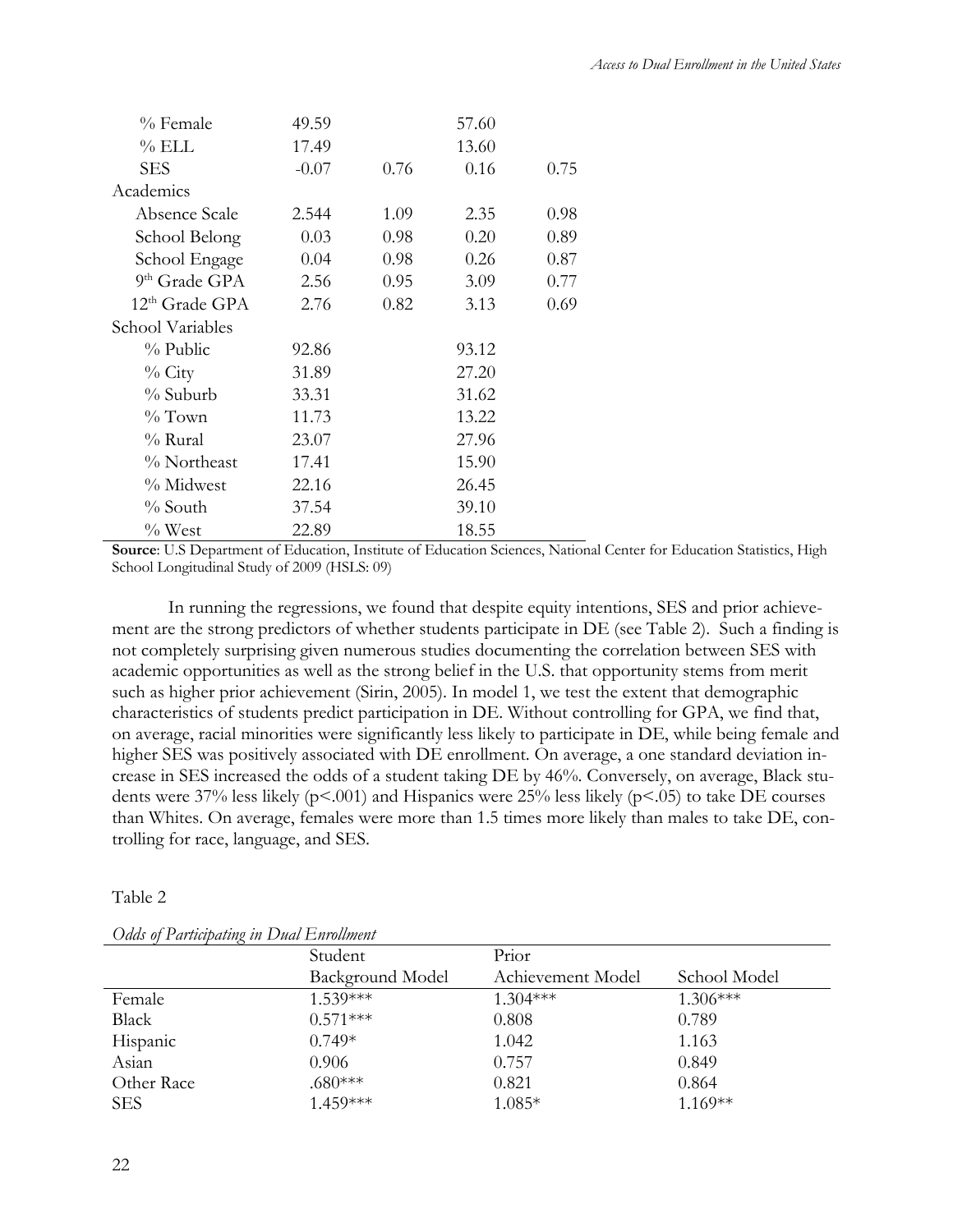| ELL                       | 0.906  | 0.771      | 0.803      |
|---------------------------|--------|------------|------------|
| 9 <sup>th</sup> Grade GPA |        | $2.082***$ | $2.093***$ |
| Absence Scale             |        | .889***    | $0.895***$ |
| School Engagement         |        | 0.988      | 0.989      |
| School Belonging          |        | 1.06       | $1.085*$   |
| Rural                     |        |            | $1.251**$  |
| Town                      |        |            | 1.282*     |
| City                      |        |            | 1.067      |
| Public School             |        |            | 1.848***   |
| Midwest                   |        |            | 1.226      |
| South                     |        |            | 1.284*     |
| West                      |        |            | 0.890      |
| N                         | 14,920 | 13,112     | 13,112     |
| Pseudo R Squared          | 0.043  | 0.083      | 0.092      |

Statistical significance as follows: \*\*\* p<.001; \*\* p<.01; \* p<.05.

The findings from the second model reveal the crucial importance of prior academic achievement in the context of DE enrollment. Here, we add controls for individual achievement, attendance, and attitudes towards education as well as school. Ninth grade academic GPA significantly increased the odds of taking DE. In fact, a one-point increase in GPA doubled the odds of a student enrolling in DE. On average, as attendance problems increased, the odds of enrolling in DE decreased at a significant level. Model 2 seems to provide evidence that DE relies heavily on a perceived merit-based selection process.

In the third and final model, we add school variables to assess our second research question on locational importance and to consider individual characteristics when controlling for school factors. There is a relationship between where a student lives and DE access. Rural and town students being, on average, 25% and 28% more likely than suburban students to take DE courses. Regionally and on average, we find students in the South were significantly more likely than students in the Northeast to enroll in DE, while Midwest students were marginally more likely  $(p=0.053)$  to participate in DE. Although not a focus of our research, it is notable that public school students were twice as likely as private school students to take DE courses.

In terms of the individual predictors, we find that perceived merit and affluence still play a factor in DE. Student SES and gender remain significantly related to DE participation in the third model while race/ethnicity is no longer significant. However, the relationship between SES and DE is only associated with a 17% increase in odds compared to almost 50% in first model, indicating SES alone is not that powerful of a factor. The coefficients for GPA and attendance remain significant and the magnitude does not change much when controlling for school factors. Notably, when controlling for school factors, the school belonging variable becomes significant, associated with a modest 8% increase in the odds of participating in DE. Overall, our analysis provides a snapshot of the characteristics of DE course takers and reveals that academic factors seem to be most important, but there are clear relationships between location and social class as well.

## **Discussion**

Our study connects DE participation to human capital theory and related educational policy values of equity, excellence, and efficiency. DE policies have the potential for school leaders to create a more equitable pathway, but it also creates a pathway for the already advantaged students to subsidize their post-secondary education, widening the opportunity gap among students. Our study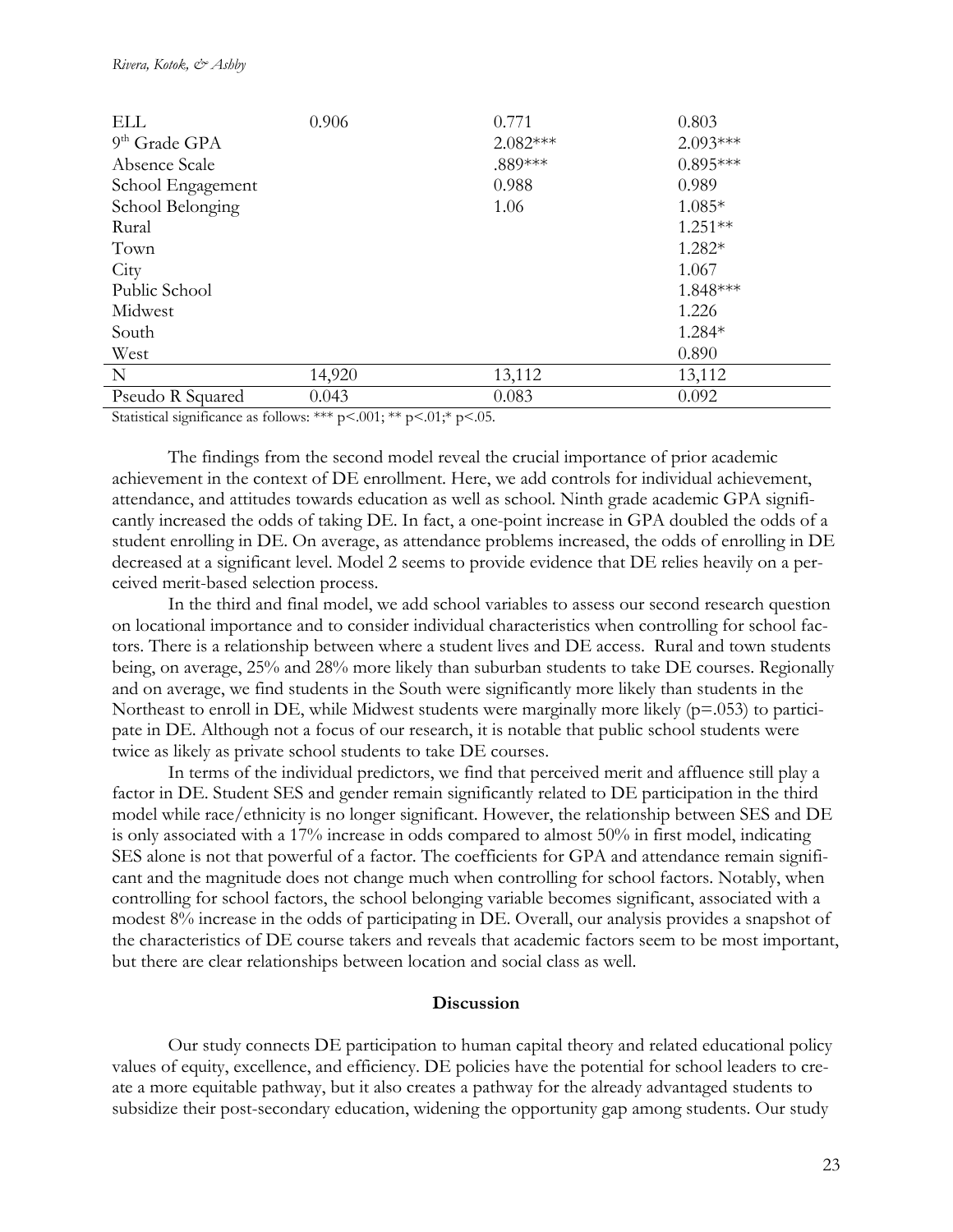suggests a mix of policy goals and outcomes across the United States, but DE tends to benefit the relatively advantaged students. Specifically, we find that higher SES students seem to be more likely to participate in DE. Although the magnitude of this difference was not massive, it demonstrates that DE is not necessarily closing the national opportunity gap as promised in the rhetoric (Klein, 2017). On the other hand, while racial disparities also exist in the DE pipeline, these differences seem to be mostly related to being lower-SES and having lower prior achievement since the race/ethnic gap was not statistically significant in the latter logistic models. Still, this finding is critical given the policy discussion around DE and equity and considering the research demonstrating the benefit for low-income and racial minorities (An, 2012; Haskel, 2016; Hugo, 2001). We would hope to see an overrepresentation of low-income minority students rather than a continuation of grouping and tracking practices by income and prior achievement, which often result in racial stratification.

Equity often comes at the expense of arguments for excellence as a fairer means for distributing resources. Excellence, or the so-called merit-based framework, continues to be an important aspect of human capital theory, and it appears to be more important than equity for many high schools when it comes to DE participation. DE seems to be serving as advanced work for higherachieving 9th graders in most instances, and DE courses replace advanced placement courses for many of the highest 9th graders (although it is possible DE students are enrolled in both). The descriptive statistics and model estimations suggest that high achieving students are predominantly participating in DE. Although the GPA requirements can be as low as 2.0 in some states, the participants' ninth grade GPA around 3.1. The sample employed herein shows that GPA averages increase more over the high school years for non-participants than for DE students. In other words, GPA does not seem to change much during the high school years. Therefore, high achieving 9th graders will have a clear path to advanced coursework if they decide to take it. These findings are consistent with the roots of DE, which viewed concurrent college enrollment as opportunity for gifted students (Miller et al., 2017). At the least, excellence is being considered in conjunction with equity and may be limiting opportunities based on implicit biases associated with poverty and race.

Although the nature of our analysis makes efficiency arguments difficult, we think DE potentially complicates efficiency for both high schools and institutions of higher education. More research is needed in this area, but we are concerned that if higher-SES students are, in a sense, receiving a subsidy towards higher education completion, some lower-SES students will have to pick up the financial burden demanded from universities now receiving fewer tuition dollars. Since 9th grade GPA and SES seem to be important indicators of participation in DE, it seems that subsidizing these programs has not been effective at closing the gap and improving access for disadvantaged students. Rather than subsidizing DE for students with more affluent backgrounds, a more effective use of resources would be geared towards interventions that seek to close this gap at younger ages. Elongo et al. (2016) provide strong evidence that investment in early childhood education are important in improving the opportunities of students later in life.

On the other hand, the fact that rural areas and schools in the South and Midwest seem to be utilizing DE at higher rates than other regions suggests a possible market efficiency. The advent of DE may be offering a lifeline to community colleges in sparsely populated areas, allowing these schools to continue serving adult students as well. Certainly, more localized research on individual district budgets and outcomes could help us better understand this process.

There are also implications for gender gaps in DE. As mentioned previously, female students are overrepresented in DE coursework. This finding is parallel to work on other advanced coursework participation by Handwerk et al. (2008), which consistently found higher female student participation in a national analysis of AP participation. The gender disparity in advanced coursework participation, such as DE and AP, should be of concern to policy makers as it suggests that the gender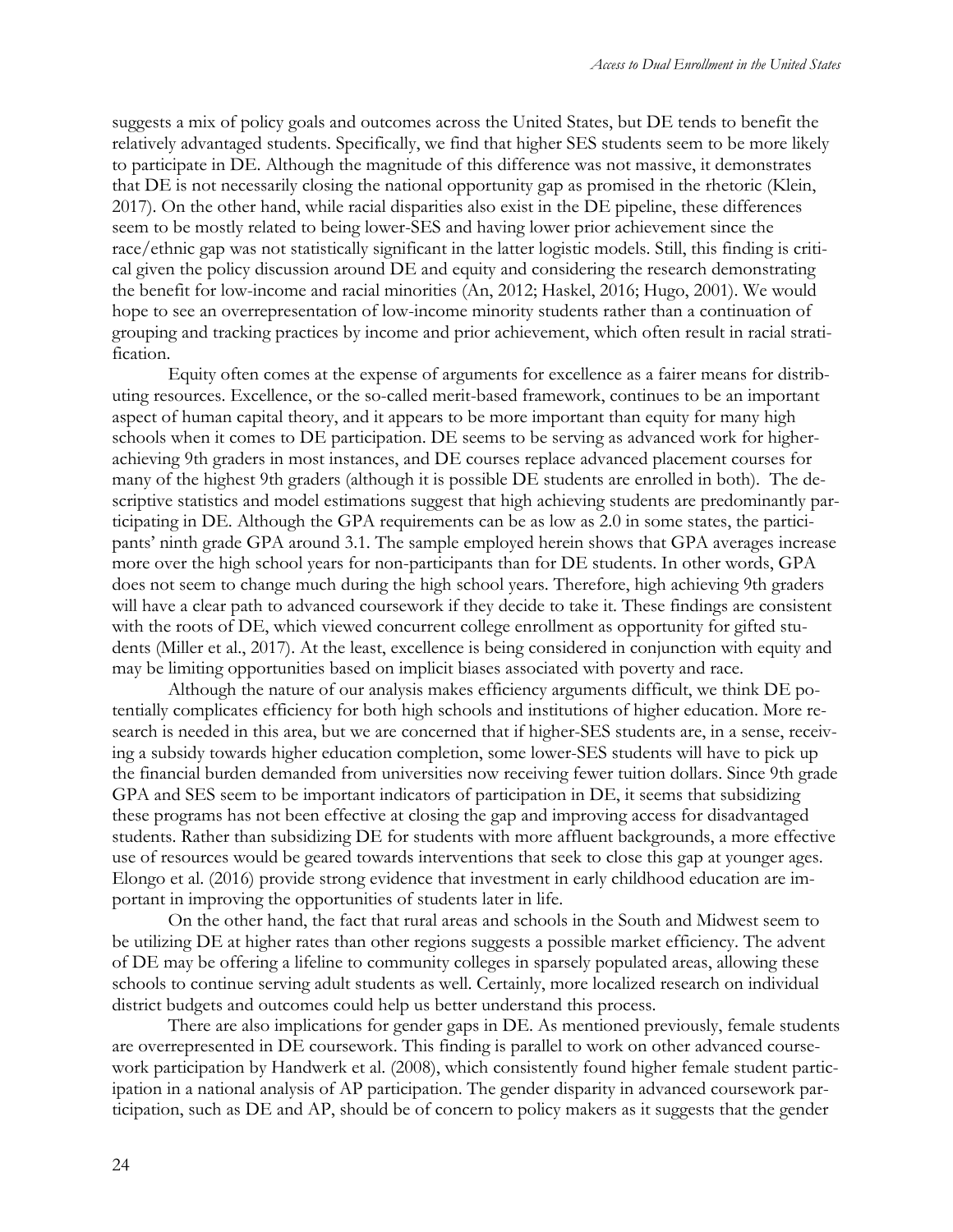college gap is also present among high achieving students. More research is needed in this area to better understand the contributing factors for why females are so much more likely to participate in DE.

# **Limitations**

Although this study adds greatly to our understanding of DE by using the most recent nationally representative sample of high school students, it sought out primarily to provide a snapshot and has some limitations. HSLS: 09 DE variables do not offer any specific insights about the content, quality, or other relevant aspects of DE coursework delivery. In using the publicly available data, we are unable to measures some school-level variables such as school-SES and we are prevented from using multi-level approaches. However, the high-level of significance and use of robust standard errors alleviates some of the limitations of the publicly available data. Moreover, our finding regarding the relationship between urbanicity as well as region with DE provides valuable insights in the distribution of DE participation across the U.S. Another limitation of this study is that we are not examining if participation leads to positive outcomes for students such as high school and college attainment. Although the relationship between DE has been well established, future research should continue to examine how DE affects these outcomes as policies evolve. However, given this new era of equity focused DE policies, this study makes a valuable contribution by concentrating on who actually has access to DE. Moreover, in using HSLS: 09, we could examine enrollment across the United States and start to understand the geography of opportunity.

## **Conclusion**

Despite some limitations, this study enhances our understanding of access to dual enrollment. This paper set out to examine the characteristics of student populations participating in DE. As previously discussed, a concerted effort to provide access to DE to disadvantaged students is underway across the country. Because public funding and school districts are the main financiers of DE programs, it is then pertinent to understand if the equity goal is being achieved. The estimations presented in this paper leave three things clear: females participate in DE at higher rates than males; socioeconomic status is a strong predictor of DE participation; and that DE may predominantly be for high achieving students. As investment in DE programs continues to grow under the guise of human capital development, policymakers should engage in cost-benefit analyses, contemplate the opportunity costs involved, and ensure that opportunities are not being hoarded by already advantaged students.

**Luis E. Rivera, M.S.,** received his Master of Science Degree in Economics from the University of Texas at El Paso. He is currently working in the private sector, but has an ongoing interest in educational topics related to human capital development and dual enrollment.

 $\overline{\phantom{a}}$ 

**Stephen Kotok, Ph.D.,** is an Assistant Professor of Administrative and Instructional Leadership at St. John's University. His research focuses on the opportunity gap for low-income and minority students and how school context affects disparities. Specific areas of research include school choice, segregation, tracking, and school climate.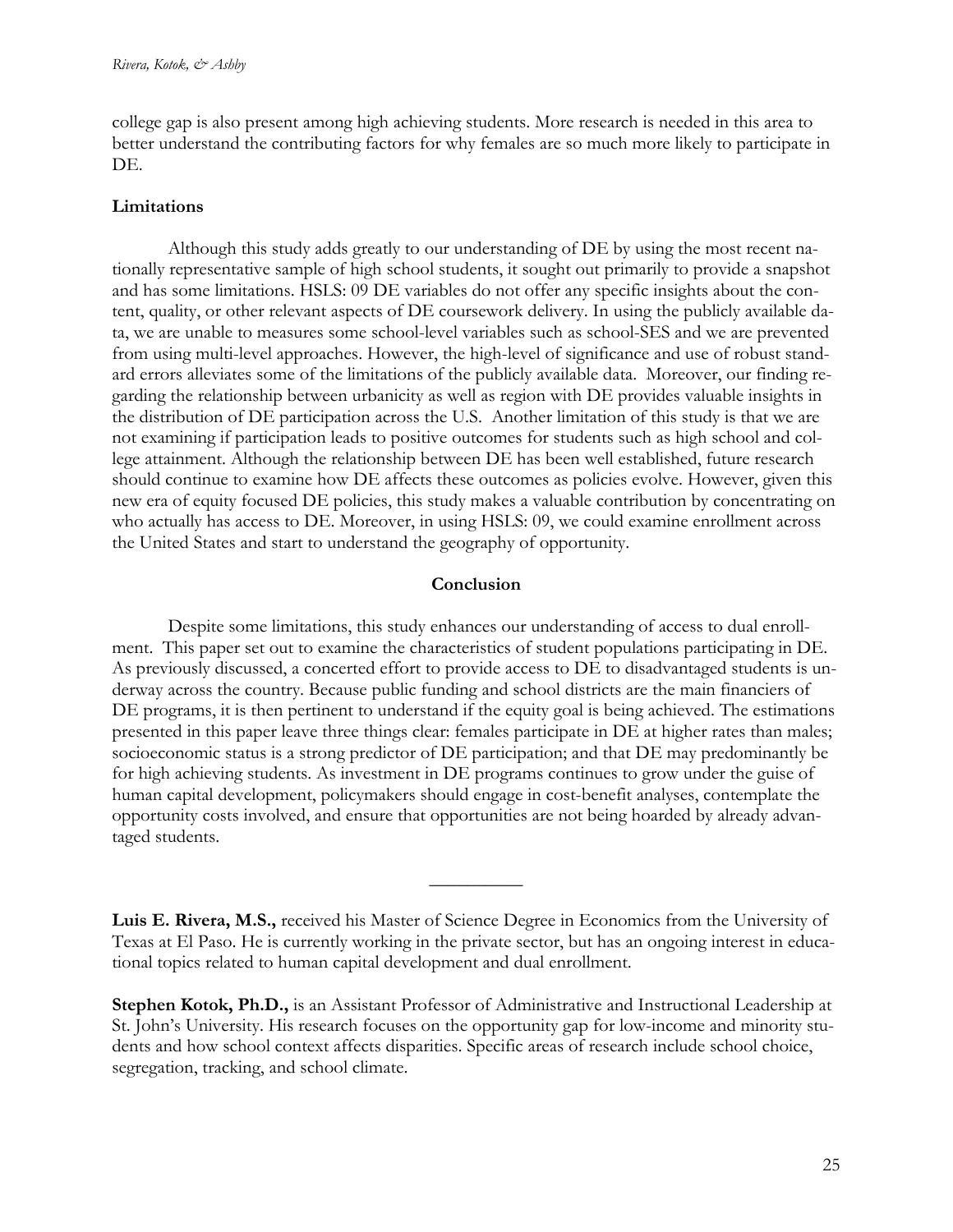**Nathan Ashby, Ph.D.,** is an Associate Professor of Economics at The University of Texas at El Paso. His published research focuses on the determinants of migration, the disparate impact of crime on foreign investment in Mexico, and the impact of economic and political institutions on human wellbeing.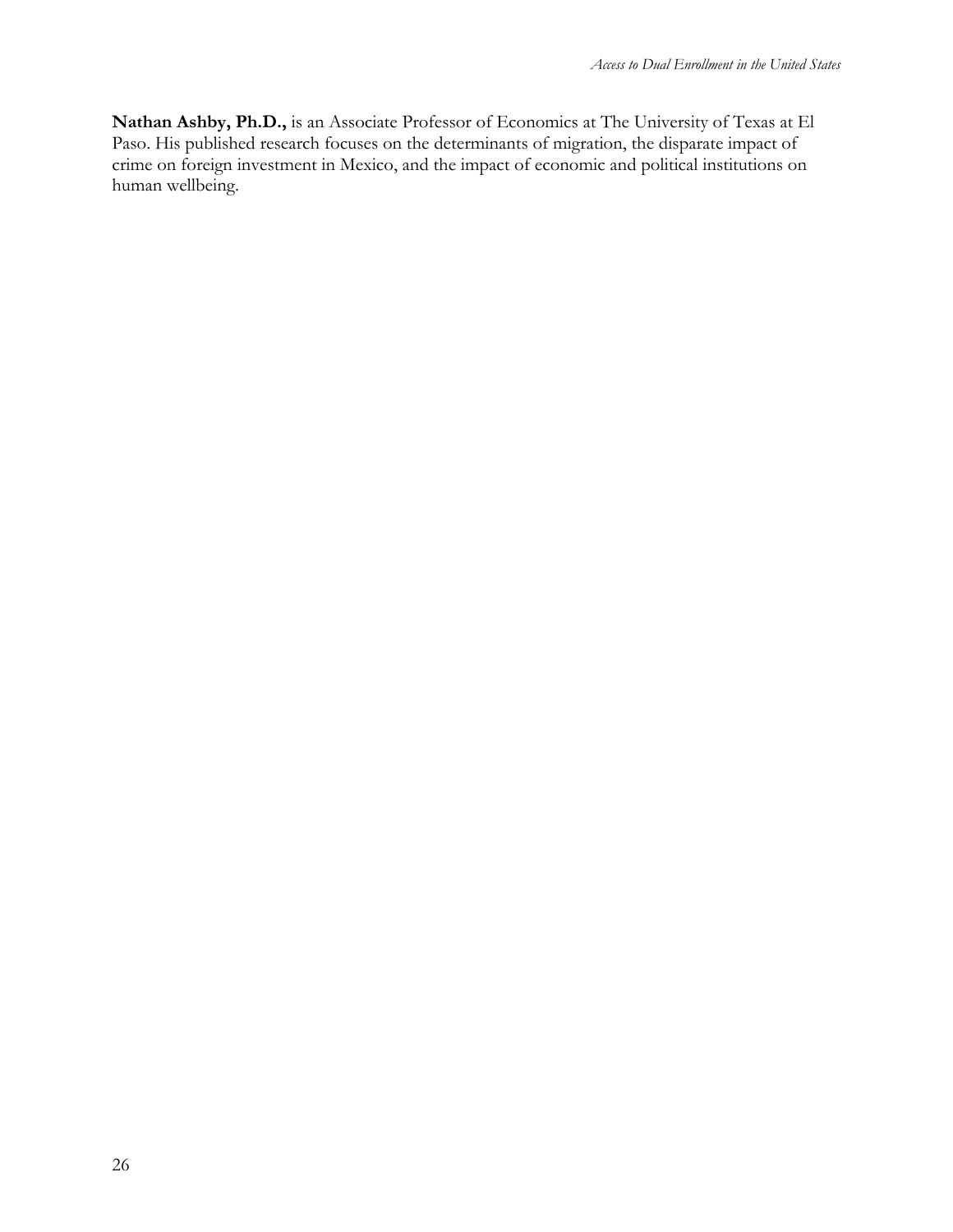#### References

- Allen, D., & Dadgar, M. (2012). Does dual enrollment increase students' success in college? Evi dence from a quasi-experimental analysis of dual enrollment in New York City. *New Directions for Higher Education, 2012*(158), 11-19.
- An, B. P. (2012). The impact of dual enrollment on college degree attainment: Do low-SES students benefit? *Educational Evaluation and Policy Analysis*, *35*(1), 57-75.
- Appleby, J., Ashton, K., Ferrell, J., Gesing, E, Jackson, S., Lindner, T., Mata, S. Shelnutt, A., & Wu, Y. (2011). *A study of dual credit access and effectiveness in the state of Texas.* College Station, TX: Texas A&M University. Retrieved from http://hdl.handle.net/1969.1/152074
- Ashford, E., & Dembicki, M. (2018, October 22). Dual enrollment on the rise. *Community College Dai ly*. Retrieved from http://www.ccdaily.com/2018/10/growing-popularity-dual-enrollment/
- Becker, G. S. (1994). Human capital revisited. In *Human Capital: A Theoretical and Empirical Analysis with Special Reference to Education (3rd Edition)* (pp. 15-28). Chicago, IL: The University of Chicago Press.
- Boswell, K. (2001). State policy and postsecondary enrollment options: Creating seamless systems. *New Directions for Community Colleges, 2001*(113), 7-14.
- Bowles, S., & Gintis, H. (1975). The problem with human capital theory--a Marxian critique. *The American Economic Review*, *65*(2), 74-82.
- Cassidy, L., Keating, K., & Young, V. (2010, January). *Dual enrollment: Lessons learned on school-level implementation*. Menlo Park, CA: SRI International.
- Christenson, S. L., Reschly, A. L., & Wylie, C. (Eds.). (2012). *Handbook of research on student engagement*. Berlin, Germany: Springer Science & Business Media.
- Dalton, B., Ingels, S. J., & Fritch, L. (2018). *High school longitudinal study of 2009 (HSLS: 09). 2013 update and high school transcript study: A first look at fall 2009 ninth-graders in 2013*. Washington, DC: U.S. Department of Education, National Center for Education Statistics. Retrieved from https://nces.ed.gov/pubsearch/pubsinfo.asp?pubid=2015037rev
- Education Commission of the States (2016). *50 state comparison: Dual/ concurrent enrollment policies.* Retrieved from https://www.ecs.org/dual-concurrent-enrollment-policies/.
- Elongo, S., Luis García, J., Heckman, J. J., & Hojman, A. (2016). Early childhood education. In R. Moffitt (Ed.), *Economics of means-tested transfer programs in the United States II* (pp. 235-298). Chicago, IL: University of Chicago Press.
- Fitzsimons, P. (2015). Human capital theory and education. In M. A. Peters (Ed.), *Encyclopedia of educational philosophy and theory*. Springer, Singapore.
- Gagnon, D. J., & Mattingly, M. J. (2016). Advanced placement and rural schools: Access, success, and exploring alternatives. *Journal of Advanced Academics*, *27*(4), 266-284.
- Handwerk, P., Tognatta, N., Coley, R. J., & Gitomer, D. H. (2008). *Access to success: Patterns of advanced placement participation in U.S. high schools.* Princeton, NJ: Educational Testing Service, Retrieved from https://www.ets.org/Media/Research/pdf/PIC-ACCESS.pdf
- Haskell, R. E. (2016). The effects of dual-credit enrollment on underrepresented students: The Utah case. *International Journal of Economics and Finance, 8*(1), 144-165.
- Hess, R. T. (2005). *Excellence, equity, and efficiency: How principals and policymakers can survive the triangle of tension*. Lanham, MD: R&L Education.
- Hoffman, N., Vargas, J., & Santos, J. (2009). New directions for dual enrollment: Creating stronger pathways from high school through college. *New Directions for Community Colleges, 2009*(145), 43-58.
- Hugo, E. B. (2001). Dual enrollment for underrepresented student populations. *New Directions for Community Colleges, 2001*(113), 67-72.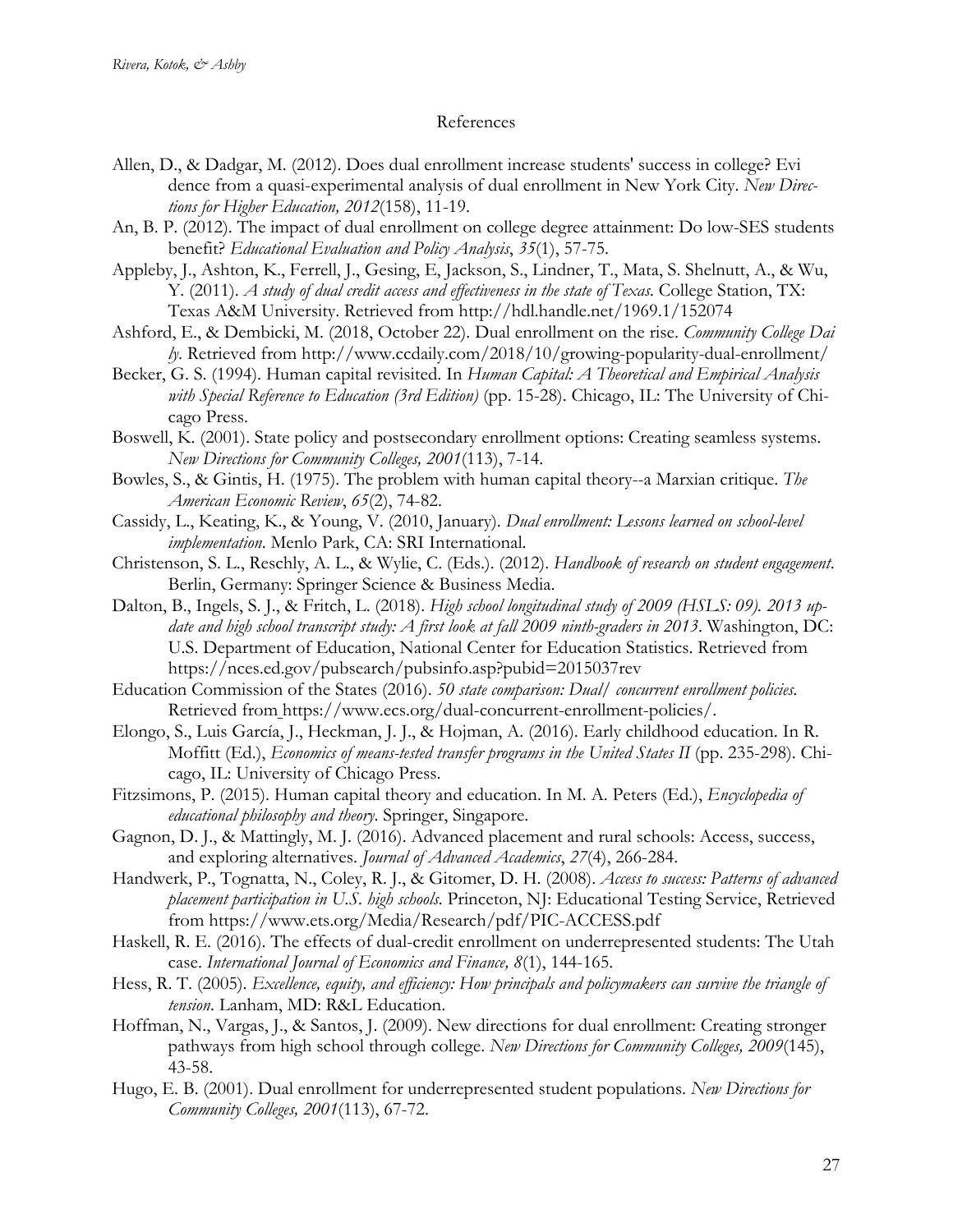- Ingels, S. J., & Dalton, B. (2013). *High school longitudinal study of 2009 (HSLS: 09) first follow-up: A first look at fall 2009 ninth-graders in 2012*. Washington, DC: U.S. Department of Education, National Center for Education Statistics. Retrieved from https://nces.ed.gov/pubsearch/pubsinfo.asp?pubid=2014360
- Ingels, S. J., Pratt, D. J., Herget, D. R., Burns, L. J., Dever, J. A., Ottem, R., . . . Leinwand, S. (2011, July). *High school longitudinal study of 2009 (HSLS: 09): Base-year data file documentation.* Washington, DC: U.S. Department of Education, National Center for Education Statistics. Retrieved from https://files.eric.ed.gov/fulltext/ED566098.pdf
- Karp, M. M., Calcagno, J. C., Hughes, K. L., Jeong, D. W., & Bailey, T. R. (2007). *The postsecondary achievement of participants in dual enrollment: An analysis of student outcomes in two states*. New York, NY: Community College Research Center, Teachers College, Columbia University.
- Kaniuka, T. S., & Vickers, M. (2010). Lessons learned: How early college high schools offer a pathway for high school reform. *NASSP Bulletin*, *94*(3), 165-183.
- Kena, G., Hussar, W., McFarland, J., de Brey, C., Musu-Gillette, L., Wang, X., . . . Dunlop Velez, E. (2016). *The condition of education 2016*. Washington, DC: U.S. Department of Education, National Center for Education Statistics. Retrieved from https://nces.ed.gov/pubs2016/2016144.pdf
- Kilgore, W., & Taylor, A. (2016). *Dual enrollment in the context of strategic enrollment management.* Washington, DC: American Association of Collegiate Registrars and Admissions Officers. Retrieved from

https://blogs.edweek.org/edweek/high\_school\_and\_beyond/161004\_AACRAO\_Report.p df

- Klein, A. (2017, October 19). Could Betsy Devos' to expand school choice help dual enrollment? *Education Week.* Retrieved from http://blogs.edweek.org/edweek/campaign-k-12/2017/10/betsy\_devos\_school\_choice\_pitch\_help\_dual\_enrollment.html
- Kryst, E. L., Kotok, S., & Hagedorn, A. (2018). Pursuing higher education in rural Pennsylvania schools: Shaping the college path. *The Rural Educator*, *39*(1), 1-15.
- Marken, S., Gray, L., & Lewis, L. (2013, February). *Dual enrollment programs and courses for high school students at postsecondary institutions: 2010-11: First look*. Washington, DC: U.S. Department of Education, National Center for Education Statistics. Retrieved from https://nces.ed.gov/pubs2013/2013002.pdf
- Mokher, C. G., & McLendon, M. K. (2008). Uniting secondary and postsecondary education: An event history analysis of state adoption of dual enrollment policies. *American Journal of Education*, *115*(2), 249-277.
- Miller, T., Kosiewicz, H., Wang, E. L., Marwah, E. V., Delhommer, S., & Daugherty, L. (2017). *Dual credit education in Texas: Interim report*. Santa Monica, CA: RAND Corporation. Retrieved from https://www.rand.org/pubs/research\_reports/RR2043.html
- Musu-Gillette, L., Robinson, J., McFarland, J., KewalRamani, A., Zhang, A., & Wilkinson-Flicker, S. (2016). *Status and trends in the education of racial and ethnic groups 2016*. Washington, DC: U.S. Department of Education, National Center for Education Statistics. Retrieved from https://nces.ed.gov/pubs2016/2016007.pdf
- Museus, S. D., Lutovsky, B. R., & Colbeck, C. L. (2007). Access and equity in dual enrollment programs: Implications for policy formation. *Higher Education in Review, 4*, 1-19.
- National Association Concurrent Enrollment Partnerships [NACEP]. (n.d.) NACEP's history. Retrieved from http://www.nacep.org/about-nacep/history/
- Nelson, S. L., & Waltz, S. J. (2019). Dual enrollment programs: Litigation and equity. *Educational Policy, 33*(2), 386-417.